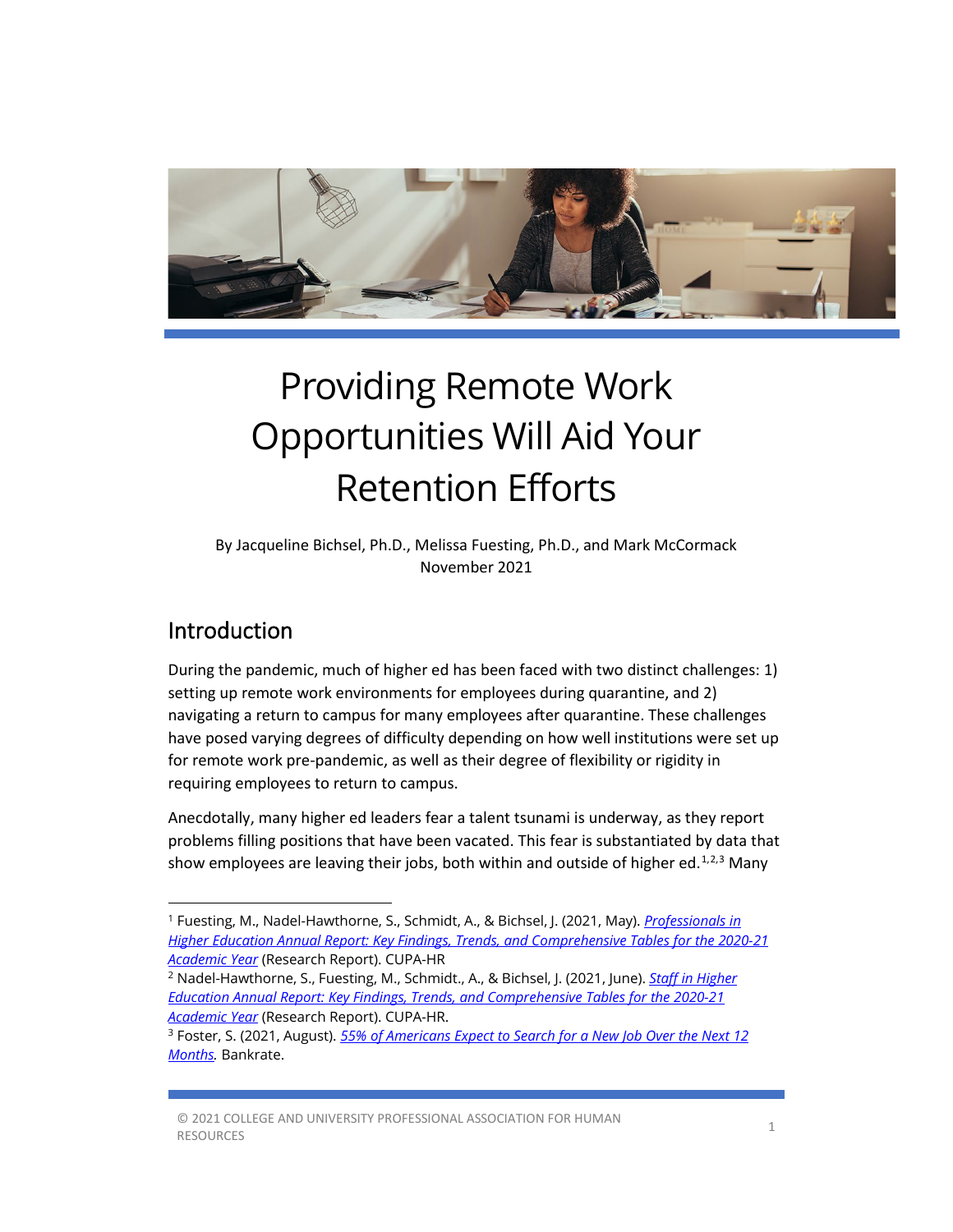employees who worked remotely during the pandemic do not want to return to commuting five days a week.<sup>[4](#page-1-0)</sup> Their case for having more flexibility in their work environment is buttressed with data showing that: 1) productivity is just as good or better when they are working remotely, and 2) flexible work arrangements may help reduce employee stress.<sup>5,[6](#page-1-2)</sup>

In August 2021, EDUCAUSE and CUPA-HR explored these trends together through a collaborative poll of higher ed IT and HR employees, collecting similar data from both groups of employees on work arrangement preferences, work arrangement realities, and the likelihood of looking for other employment within the next year.<sup>[7](#page-1-3)</sup> Our first report on this data described responses to these questions, as well as the preferences those in leadership positions have for their staff's working arrangements.<sup>[8](#page-1-4)</sup>

This second report takes a deeper dive into the relation between the misalignment of preferred and actual work arrangements and the likelihood that employees will seek other employment.<sup>9</sup> The data in this report suggest actions that higher ed leaders can take to build more flexible work policies and environments and improve employee morale and retention. In our first report, we found no meaningful differences between HR and IT staff in regard to: 1) preferred working arrangements, 2) actual working arrangements, or 3) the likelihood they would look for other work within the next 12 months.[10](#page-1-6) Therefore, the analyses for this report combine the data for both HR and IT employees.

<span id="page-1-0"></span><sup>4</sup> Ellis, L. (2021, January)[. "A Mass Exodus:" Inflexible Remote-Work Policies Could Bring Major](https://www.chronicle.com/article/a-mass-exodus-inflexible-remote-work-policies-may-bring-major-staff-turnover-for-colleges?utm_source=Iterable&utm_medium=email&utm_campaign=campaign_2665629_nl_Academe-Today_date_20210802&cid=at&source=ams&sourceId=4036835&cid2=gen_login_refresh)  [Staff Turnover.](https://www.chronicle.com/article/a-mass-exodus-inflexible-remote-work-policies-may-bring-major-staff-turnover-for-colleges?utm_source=Iterable&utm_medium=email&utm_campaign=campaign_2665629_nl_Academe-Today_date_20210802&cid=at&source=ams&sourceId=4036835&cid2=gen_login_refresh) *The Chronicle of Higher Education*.

<span id="page-1-1"></span><sup>5</sup> Clancy, M. (2020, April). [The Case for Remote Work.](https://lib.dr.iastate.edu/econ_workingpapers/102/) *Economics Working Papers*: Department of Economics, Iowa State University.

<span id="page-1-2"></span><sup>6</sup> McCormack, M. (2021, January)[. EDUCAUSE QuickPoll Results: Stress in the Workplace.](https://er.educause.edu/blogs/2021/1/educause-quickpoll-results-stress-in-the-workplace) *EDUCAUSE Review*.

<span id="page-1-3"></span> $7$  The poll was conducted on August 16-27, 2021, and resulted in 2,147 responses from both HR and IT employees. The sample is representative in terms of institution classification, affiliation, size, and U.S. geographical region. Most respondents (99%) represented U.S. institutions.

<span id="page-1-4"></span><sup>8</sup> Brooks, D.C., & Bichsel, J. (2021, September). [EDUCAUSE and CUPA-HR QuickPoll Results: The](https://er.educause.edu/articles/2021/9/educause-and-cupa-hr-quickpoll-results-the-misalignment-of-preferences-and-realities-for-remote-work)  [Misalignment of Preferences and Realities for Remote Work.](https://er.educause.edu/articles/2021/9/educause-and-cupa-hr-quickpoll-results-the-misalignment-of-preferences-and-realities-for-remote-work) *EDUCAUSE Review*.

<span id="page-1-6"></span><span id="page-1-5"></span><sup>9</sup> Thanks to Anthony Schmidt, data visualization researcher at CUPA-HR, and Diana Tubbs, survey researcher at CUPA-HR, for their work on the graphics and analyses in this report. <sup>10</sup> Brooks & Bichsel (2021).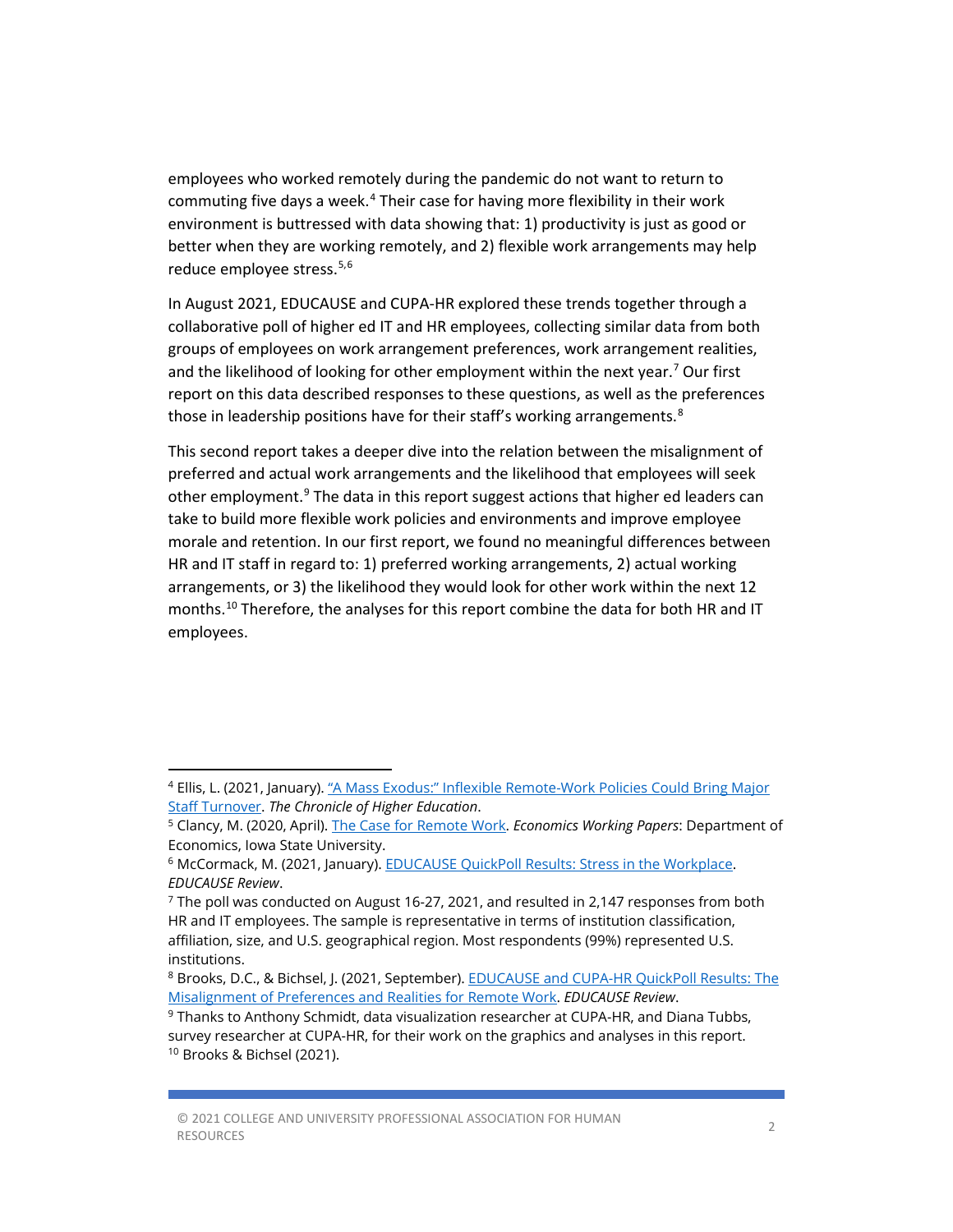## Preferred Work Arrangements Do Not Align With Actual Work Arrangements

We were interested in knowing about current remote work preferences as well as what employees anticipate for remote work in the future. We asked respondents to answer two questions: 1) What would you consider to be an ideal work arrangement for you in your current role?, and 2) What will be (or what do you anticipate will be) your work arrangement when your institution begins its fall 2021 academic term? The response options were the same for both questions: $^{11}$  $^{11}$  $^{11}$ 

- Completely on-site
- Mostly on-site
- Partially on-site and partially remote
- Mostly remote
- Completely remote

We assigned ascending values to these options from 0 (completely on-site) to 4 (completely remote). We then calculated a "misalignment score" by taking the preferred work arrangement value minus the actual work arrangement value. Positive scores indicate greater preference for more remote work than what the actual work arrangement is. Negative scores indicate greater preference for more on-site work than what the actual work arrangement is. A score of zero indicates a match between preferred and actual work arrangements.

Figure 1 shows the distribution of misalignment scores. About one-third (36%) of respondents reported total alignment (a score of 0) between their preferred and actual work arrangements. That leaves nearly two-thirds of respondents reporting some degree of misalignment between preferred and actual work arrangements. The greatest percentage of misalignment cases (51%) occur with just one or two degrees of misalignment in the direction of employees preferring more remote work options than what their current work arrangement allows.

<span id="page-2-0"></span> $11$  An "other" option was also provided, but those responses were not included in the analyses.

<sup>© 2021</sup> COLLEGE AND UNIVERSITY PROFESSIONAL ASSOCIATION FOR HUMAN RESOURCES 3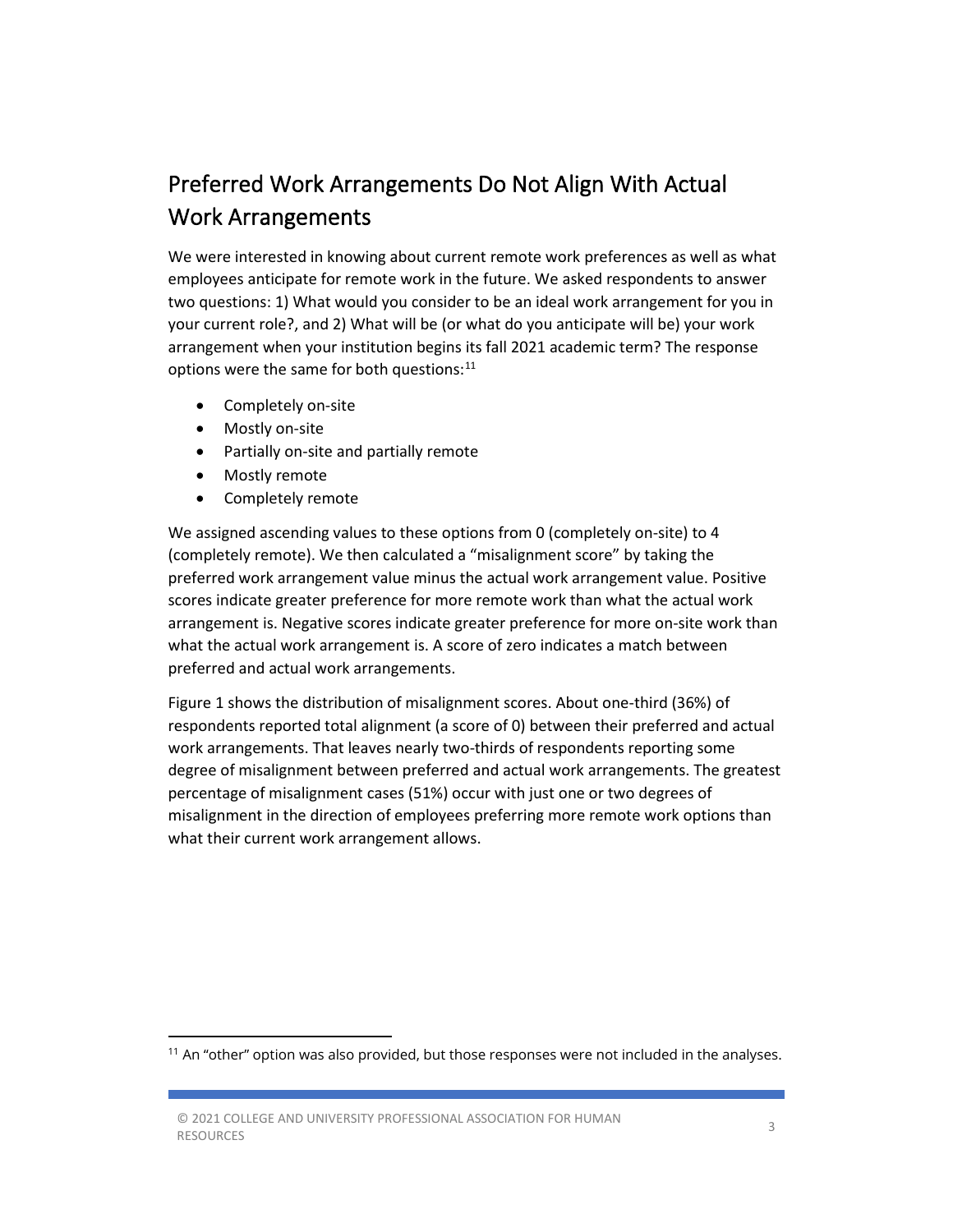#### 2021 CUPA-HR/EDUCAUSE Quick Poll Distribution of Misalignment Between Actual and Preferred Work **Arrangements**



*Figure 1.* Distribution of Misalignment Between Actual and Preferred

Work Arrangements

cupa-hr.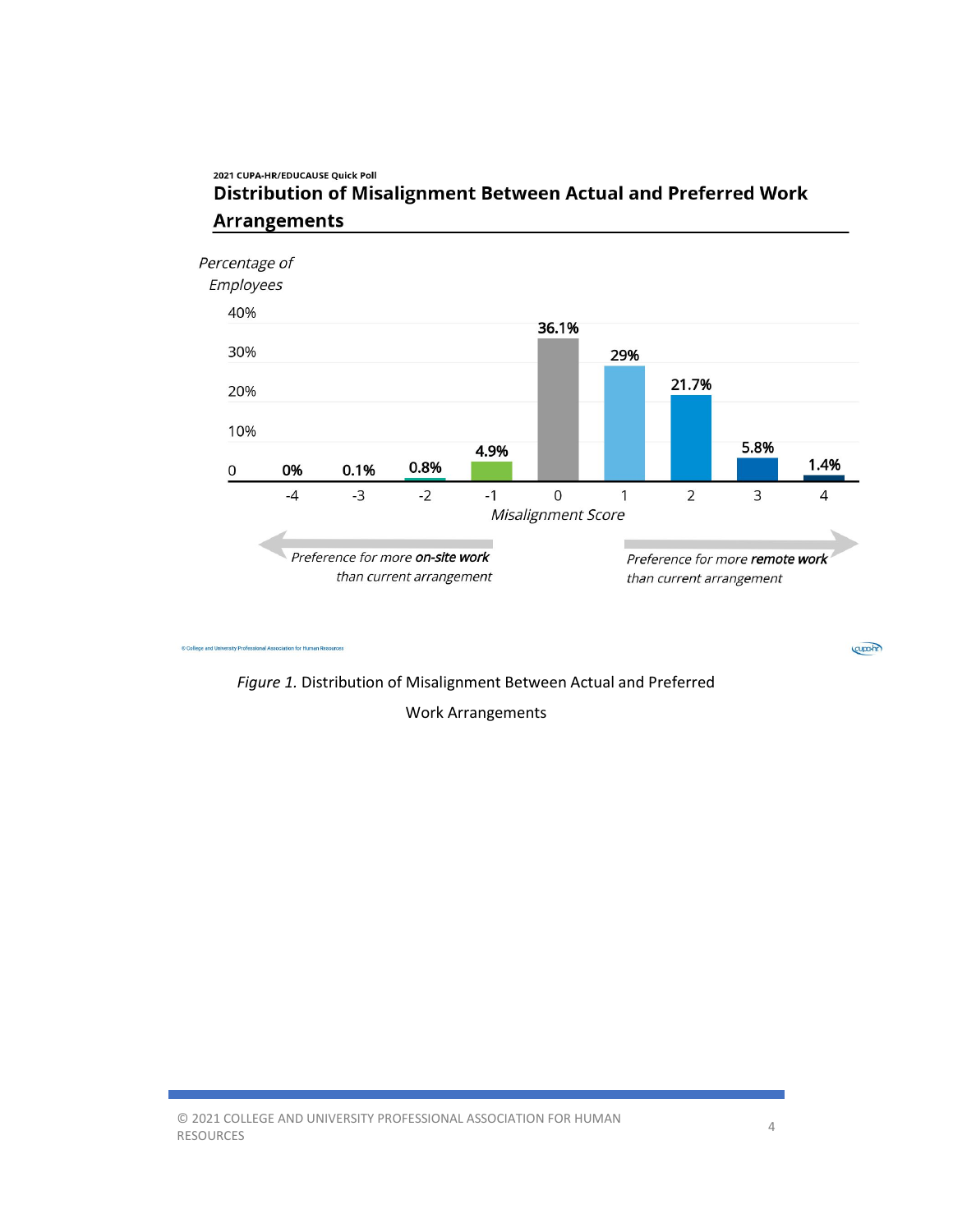## Nearly Half of Employees May Be Weighing Their Employment Options

Given the anecdotal fears we have been hearing about a "mass exodus" in higher ed, we were also interested in how many of our respondents might be looking for other employment. We asked participants to respond to the following question: What is the likelihood that you will be looking for other employment opportunities within the next 12 months? Response options were: very unlikely, unlikely, somewhat likely, likely, and very likely.[12](#page-4-0) Nearly half (43%) of respondents stated they are at least somewhat likely to look for other employment in the next year (Figure 2).



2021 CUPA-HR/EDUCAUSE Quick Poll Likelihood of Looking for Other Employment Within the Next Year

*Figure 2.* Likelihood of Looking for Other Employment Within the Next Year

© 2021 COLLEGE AND UNIVERSITY PROFESSIONAL ASSOCIATION FOR HUMAN S 2021 COLLOL AND ONNERSATION LOSSIONAL ASSOCIATION FOR HOMANY

onal Association for Human I

cupatin

<span id="page-4-0"></span> $12$  A "don't know" option was also provided, but those responses were not included in the analyses.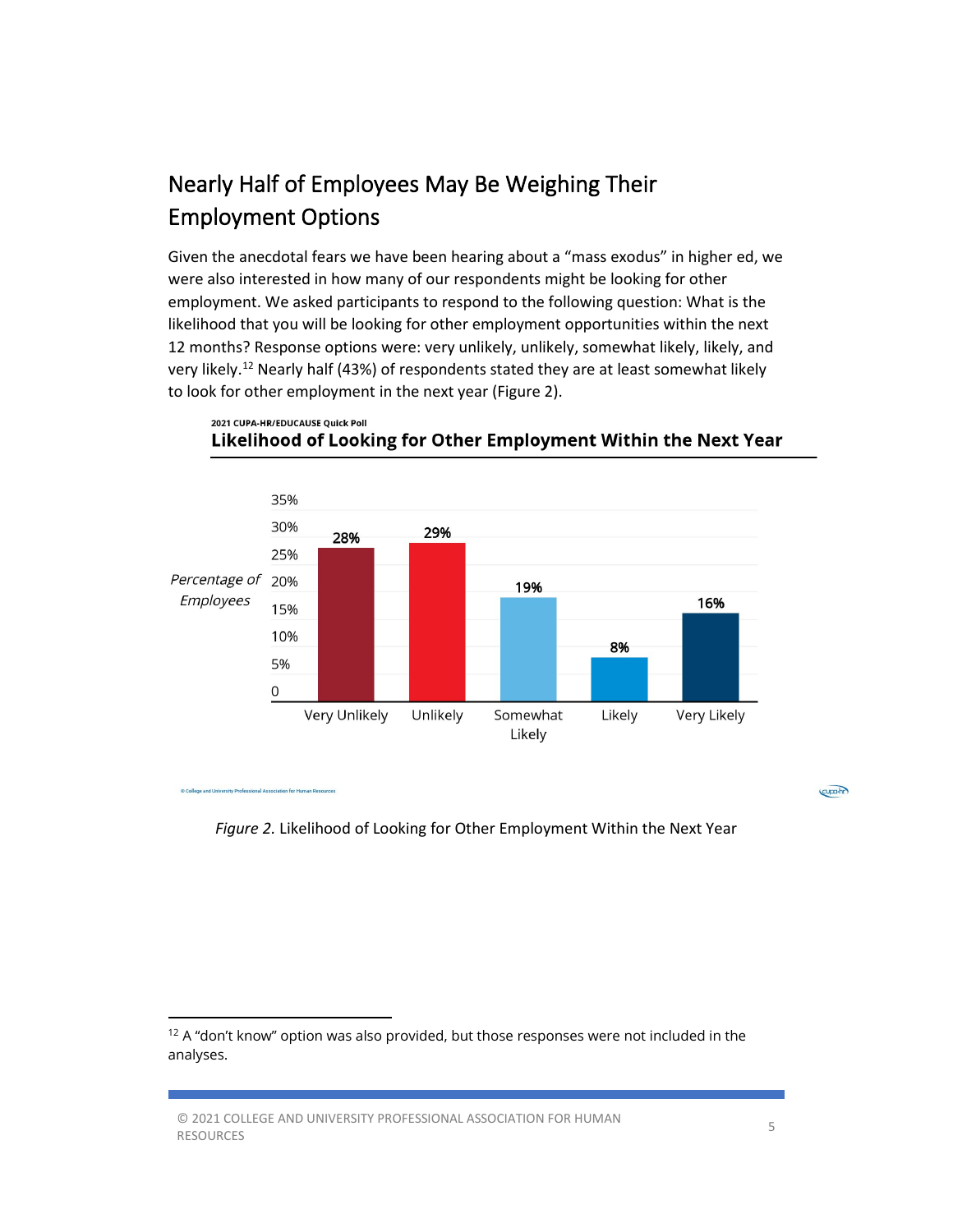## Misalignment of Preferred and Actual Work Arrangements Is Related to the Likelihood of Seeking Other Employment

Misalignment of preferred and actual work arrangements is positively correlated with the likelihood of seeking other employment.<sup>[13](#page-5-0)</sup> This result, plus the fact that there are many more cases of misalignment in the direction of preferring more remote work than what one's actual arrangement allows (as opposed to preferring more on-site work than what one's actual schedule allows), leads us to conclude that misalignment in the form of not having preferred remote work options is the riskier form of misalignment when it comes to retention. In other words, when employees prefer more remote work opportunities than what they actually get, they are more likely to seek other employment.

Figure 3 shows the distribution of the likelihood of seeking other employment at each absolute value of the misalignment scores. Individuals with lower misalignment are unlikely to look for other employment within the next year, whereas individuals with higher misalignment are likely to look for other employment.

Those with no (0) or low (1) misalignment between their preferences and actual working arrangements predominantly responded that they are unlikely or very unlikely to seek other employment in the next year. Individuals with middling levels of misalignment (i.e., 2) are more balanced between unlikely and likely to seek other employment. Those with a higher (3) or the highest (4) misalignment score mostly responded that they are likely or very likely to seek other employment.

<span id="page-5-0"></span><sup>&</sup>lt;sup>13</sup> Spearman's  $r = .324$ ,  $p = .000$ . Taking the absolute value of misalignment scores resulted in a slightly lower but similar correlation, Spearman's *r* = .320, *p* = .000.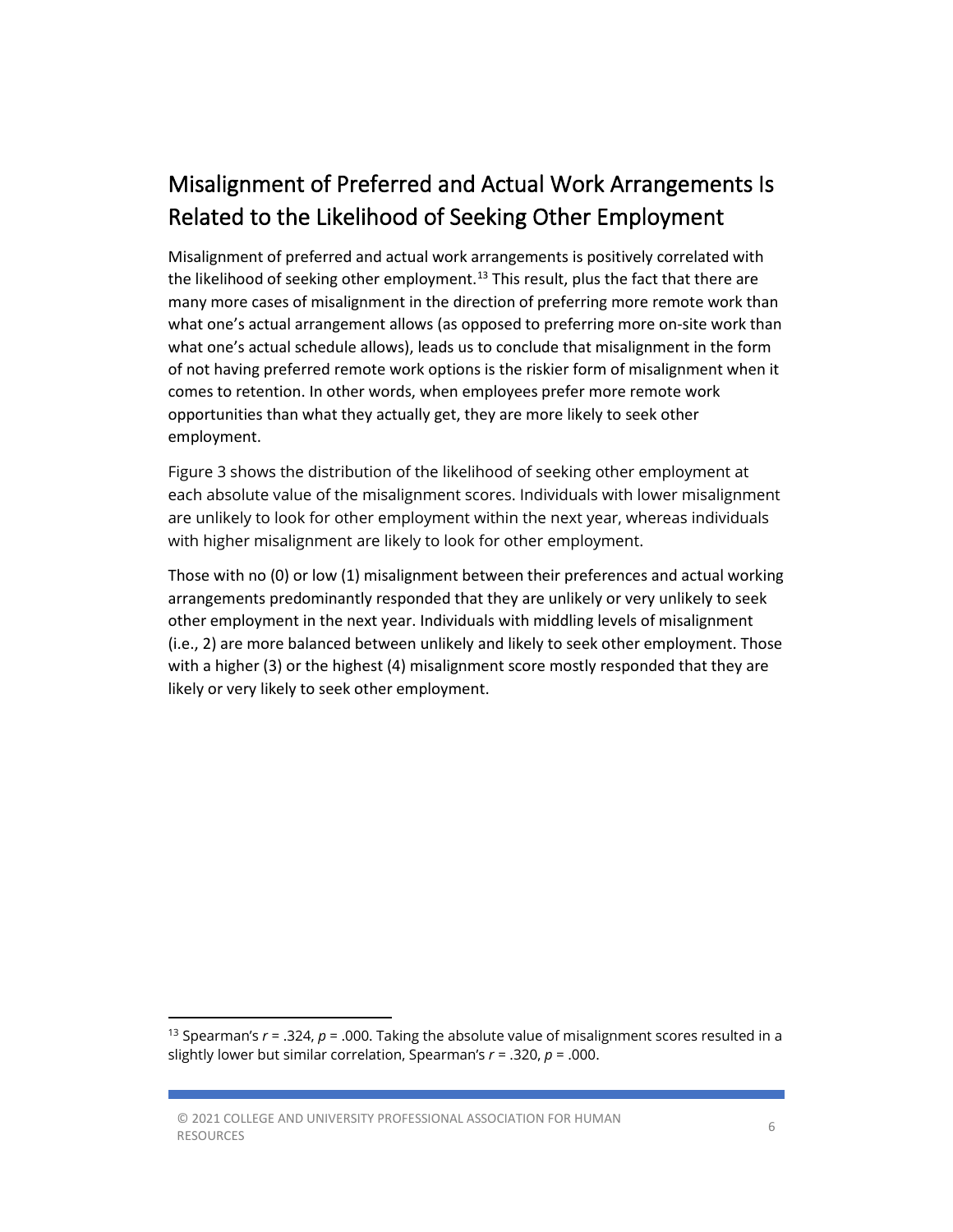2021 CUPA-HR/EDUCAUSE Quick Poll



Likelihood of Looking for Other Employment by Misalignment Score

Likelihood of Looking for Other Employment

ge and University Professional Association for Human Re

cupa-hr.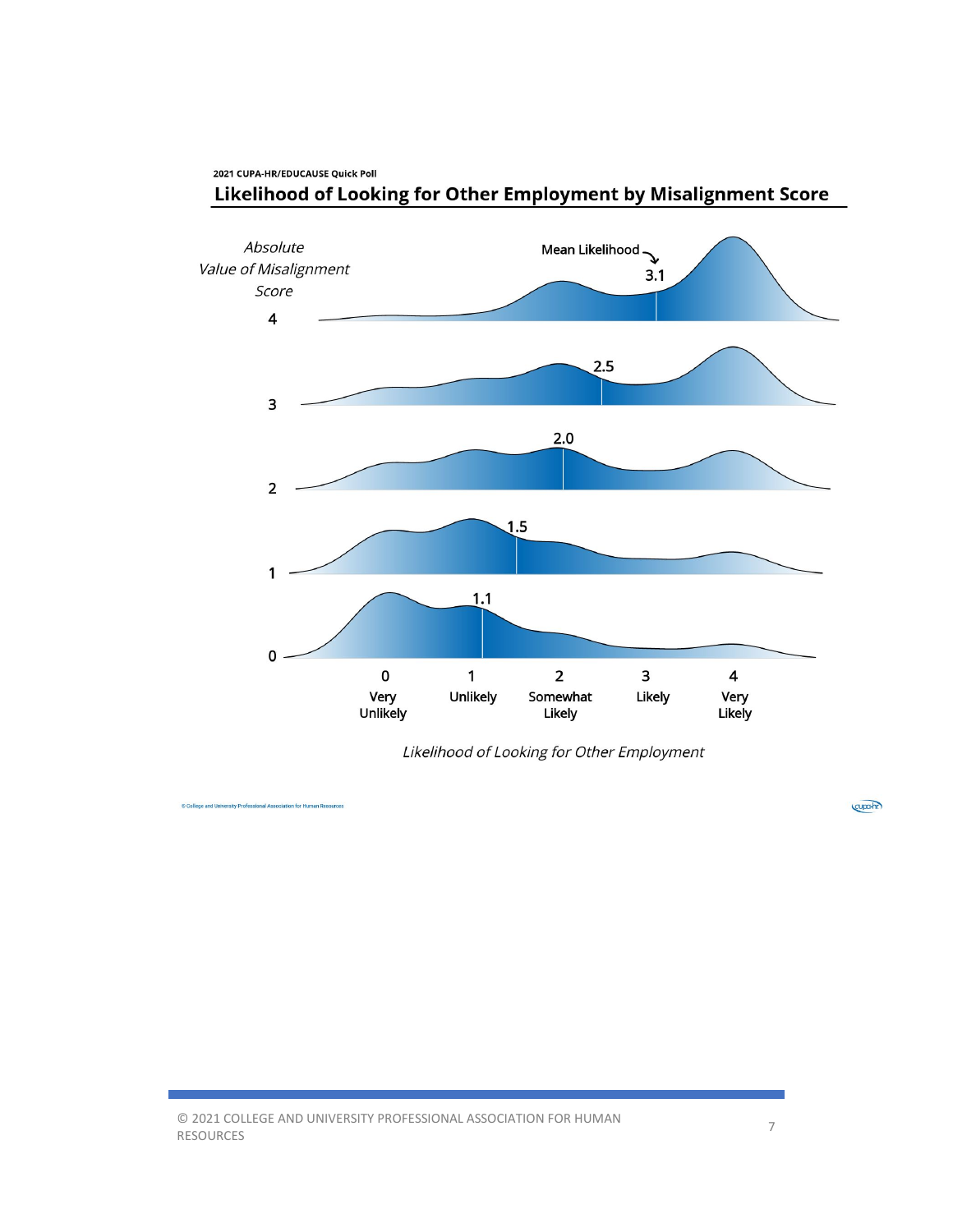# Staff in Non-Leadership Positions Have Greater Misalignment in Their Work Arrangements and Are More Likely to Seek Other Employment

Staff in non-leadership positions are more likely to look for other employment opportunities than those in leadership positions (Figure 4).<sup>[14](#page-7-0)</sup> This is likely because non-leadership staff have a significantly higher misalignment score.<sup>[15](#page-7-1)</sup> In looking at the graphs depicted in Figure 4, one can see that for both the likelihood of seeking other employment and misalignment, leaders' scores are more concentrated toward the bottom of the scale, whereas staff scores are more spread out — there are greater numbers of 2's, 3's, and 4's.

These data indicate that — when comparing leaders and non-leaders — there are higher numbers of non-leadership staff who are both looking for other employment and desiring of more remote work opportunities. Those in leadership positions may have fewer expectations for flexible or remote work arrangements for themselves and a greater presumption that their presence on campus is required. Leaders who desire to improve retention in their staff, though, may want to gauge whether they can provide more flexible work arrangements for them.

<span id="page-7-1"></span><span id="page-7-0"></span><sup>14</sup> *t(*2,036.90) = 4.93, *p* = .000  $15$  *t*(2,127.6) = 6.81, *p* = .000

<sup>© 2021</sup> COLLEGE AND UNIVERSITY PROFESSIONAL ASSOCIATION FOR HUMAN RESOURCES 8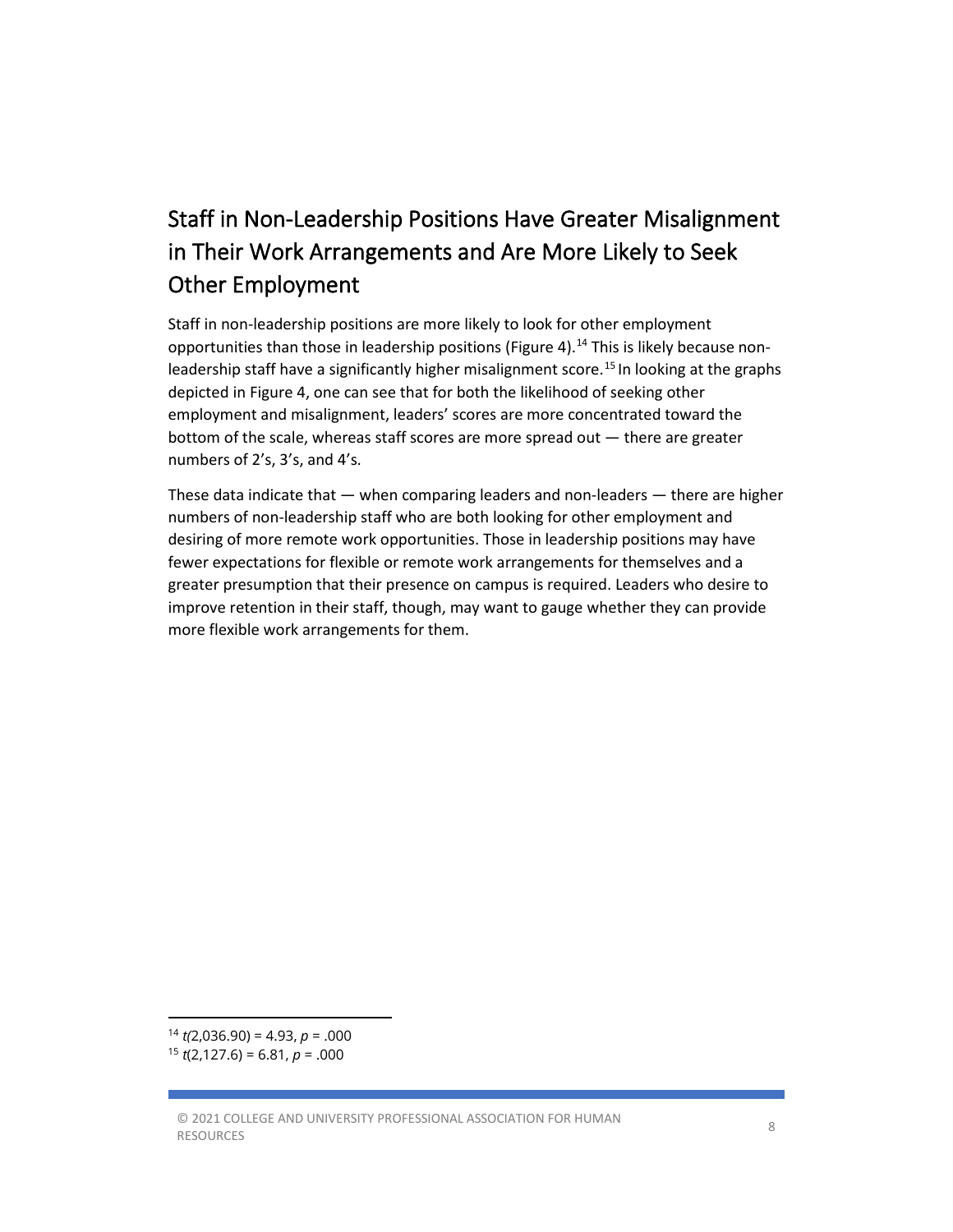2021 CUPA-HR/EDUCAUSE Quick Poll Differences Between Leaders and Staff in Their Likelihood of Looking for Other Employment and Misalignment Scores









© 2021 COLLEGE AND UNIVERSITY PROFESSIONAL ASSOCIATION FOR HUMAN RESOURCES <sup>9</sup>